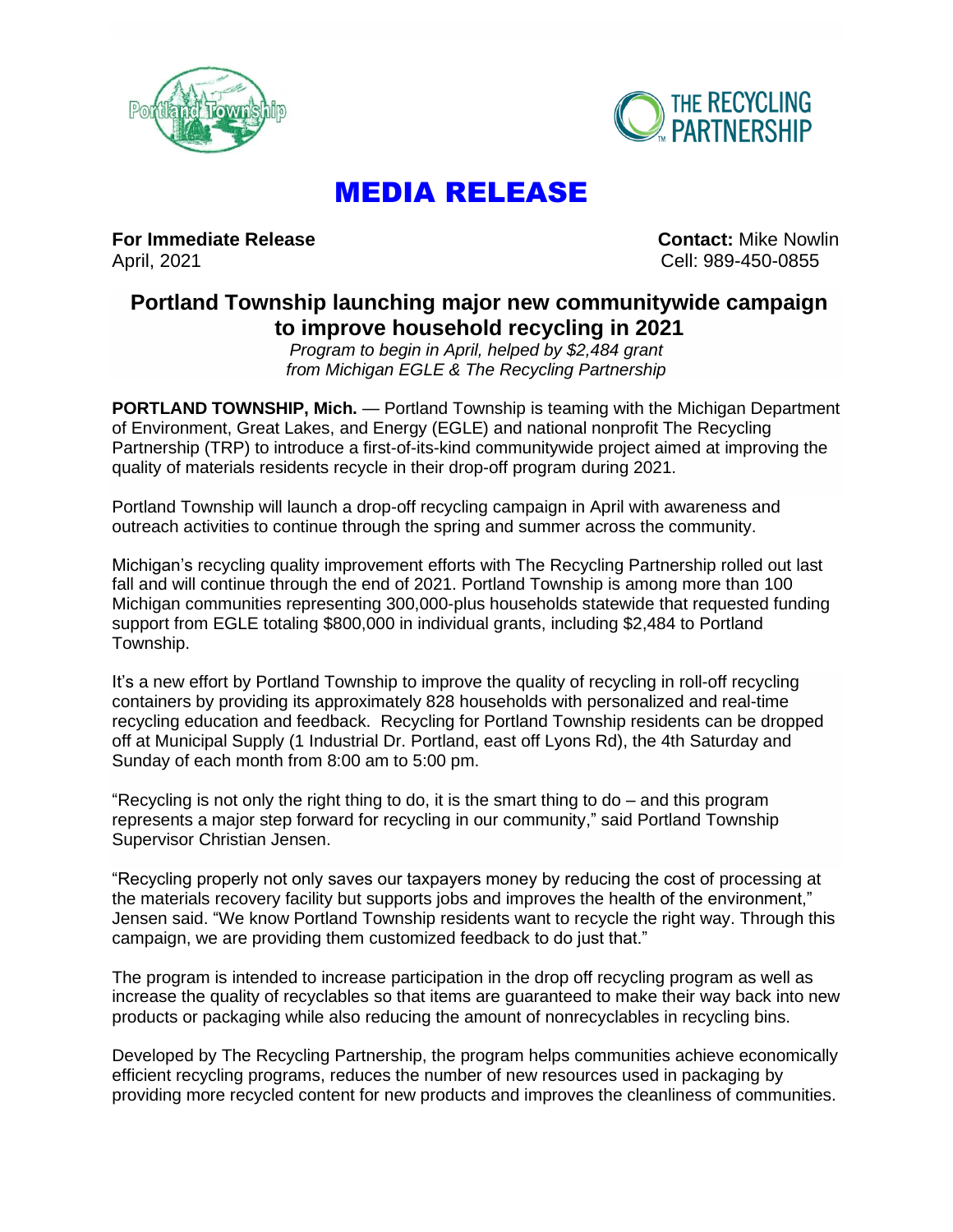Included in the program is a comprehensive education and outreach strategy that involves a team of community-based observers – essentially a squad of "recycling detectives" – who will monitor the Portland Township recycling drop-off containers and provide tailored feedback directly to residents on how to improve items that make it into them.

In addition, the education campaign will provide Portland Township households with direct mail pieces and social media messaging, as well as concentrated feedback efforts that address contamination.

Recipients of print informational fliers will be encouraged to recycle paper and cartons, cardboard, metal items such as cans, glass bottles and jars and plastic bottles, jars and jugs. Residents are also urged not to bag their recyclables and not to recycle such items as plastic bags or plastic wrap; "tanglers" such as cords, hoses or chains; household hazardous waste; scrap metal and food or liquids.

The flier will direct Portland Township recipients seeking more information to visit [www.portlandtownship.org](http://www.portlandtownship.org/) or call 517-647-6643.

"The program works by giving residents feedback on what is and is not recyclable," said Jill Martin, director of community programs at The Recycling Partnership.

"Through this personalized feedback loop, we are going to help Portland Township capture more quality recyclables that can then be transformed into new materials, creating and supporting jobs, a less wasteful planet and stronger, healthier communities," Martin said.

Matt Flechter, recycling market development specialist with EGLE, said materials aren't truly recycled until they are transformed into a new product for use. Those uses, he said, save energy, reduce water consumption, decrease greenhouse gases and conserve resources while creating jobs and growing the economy.

"To ensure recyclables can be transformed into new products or packaging, recyclables should be empty and dry and recycling containers should only contain materials accepted in Portland Township," Flechter said.

The goal of the project will be to reduce the percentage of non-recyclables and educate residents on how to recycle correctly.

Now, more than ever, Michigan residents view recycling as an essential public service. And during a time of social distancing when the offices of many nonessential employers are closed and commercial recycling is near an all-time low, producers see residential recycling programs as a critical supplier of manufacturing feedstock so they can make their products from recycled content instead of new materials.

"Portland Township is excited about this project and sees this as a great opportunity to help improve the recycling resource stream through much-needed public education on the benefits of recycling correctly," Jensen said.

The Recycling Partnership has implemented the educational program in many communities across the country, resulting in average 27% increases in the overall capture of quality recyclables, with some communities seeing as much as a 57% decrease of nonrecyclables in their recycling stream.